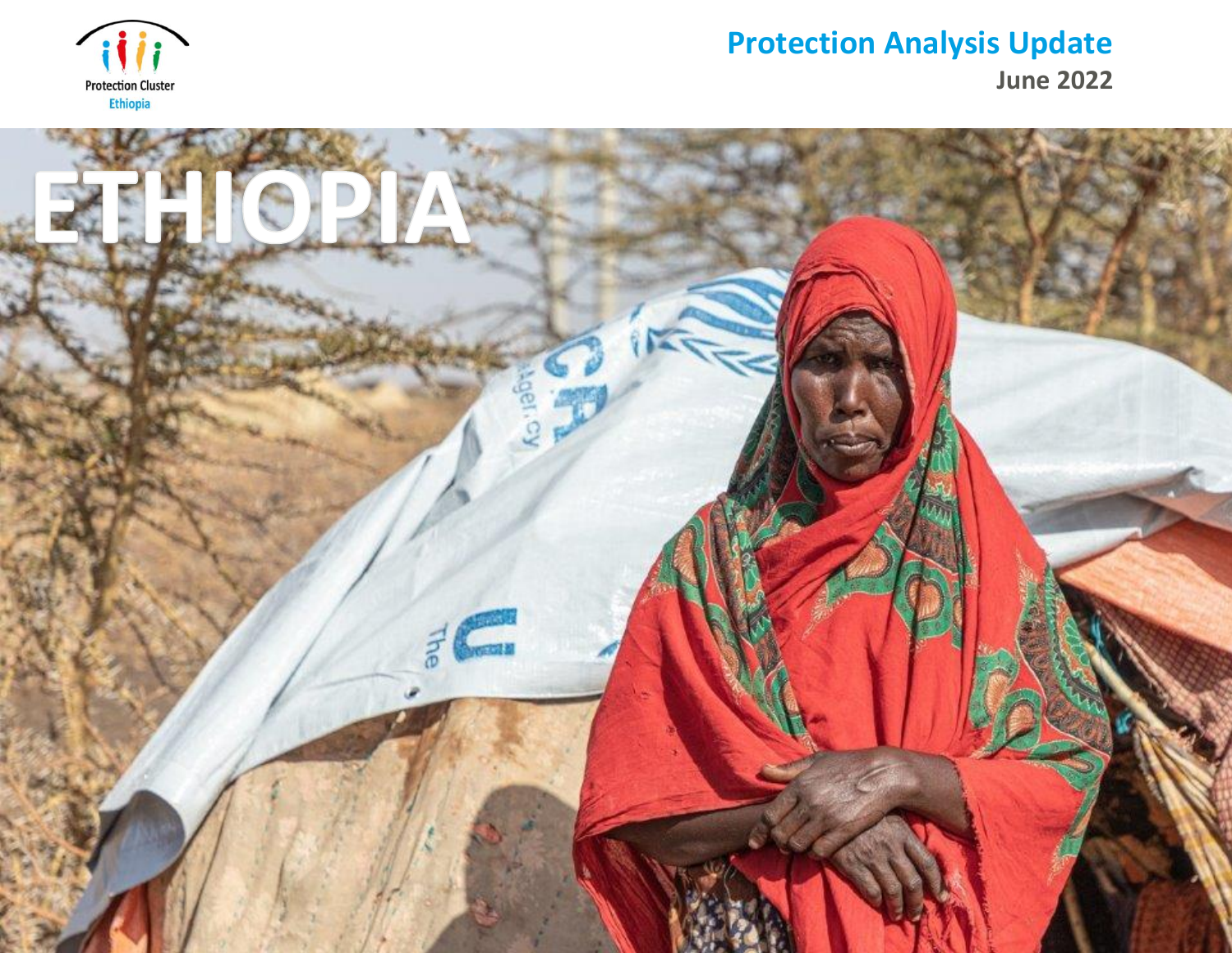

# Report Summary

The objective of this report is to present an up-to-date analysis of the protection situation in Ethiopia, including in the Northern parts of the country. The analysis has been carried out by the National Protection Cluster with a view of identifying the most serious protection risks, impacting the civilian population, in all conflict- and drought-affected areas. The report provides an overview of the current context, and highlights five protection risks:

- 1. Attacks on civilians and on civilian infrastructure;
- 2. Gender and conflict-related sexual violence;
- 3. Denial of resources, opportunities and services;
- 4. Family and child separation; and
- 5. Deprivation of liberty.

Among other recommendations, the report calls the Government of Ethiopia and parties to the conflict to stop all attacks and violence against civilians, and ensure that adequate precautionary measures are taken to prevent as much as possible civilian casualties and damage to civilian infrastructure. Safe and unhindered humanitarian access of humanitarian supplies and personnel must be allowed and facilitated. The report recommends to strengthen civil-military coordination, to offer necessary training and technical assistance on the basic rules of international humanitarian law, and to engage with actors who may positively influence the parties to the conflict to protect civilians such as community and religious leaders.

In addition, the report calls the Government of Ethiopia to investigate all credible complaints of serious violations of human rights and international humanitarian law, including unlawful killings and gender-based violence (GBV) cases, to prosecute those responsible for such abuses, and to support the survivors and their families. Those who were arbitrarily detained must be released, and those who remain in custody, must be treated humanely and be able to

contact their family. The Government and other

detaining parties shall allow independent monitoring of the conditions in detention facilities.

The report further recommends to enhance protection monitoring and family tracing activities, to invest in livelihood interventions – especially for women and girls – and to address negative coping mechanisms. It also calls the Government of Ethiopia to expand its Productive Safety Net Program (PSNP) in order to support vulnerable households in drought-affected areas, and to strengthen local capacities and partnerships with development actors to promote sustainable solutions in these areas.

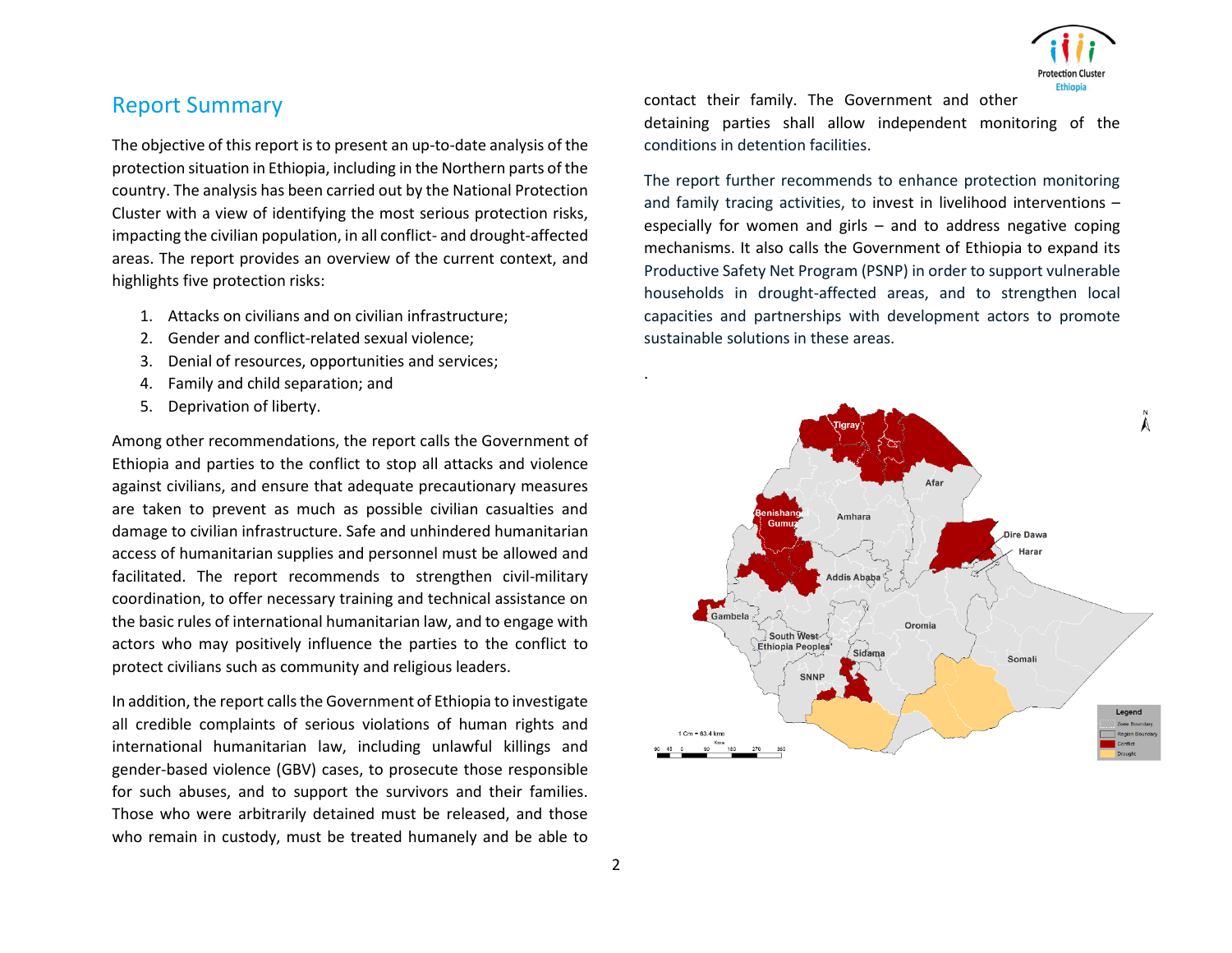#### *Methodology*

The analysis has been developed by the National Protection Cluster in consultation with its sub-national protection clusters, Areas of Responsibility (AoR) of Child Protection, GBV and Mine Action, its Housing, Land and Property (HLP) Working Group, members of the Strategic Advisory Group (SAG) and Cluster's partners. It follows the Protection Analytical Framework (PAF) endorsed by the Global Protection Cluster in April 2021. The analysis is based on qualitative and quantitative data gathered by the Cluster from its partners in the field, local and international NGOs and UN agencies, as well as on expert knowledge and open-source material.

#### *Limitations*

The analysis is not intended to be exhaustive. The complexity and scope of various shocks and protection concerns, rapid developments on the ground, access restrictions, insecurity and limited capacity – all hinder the ability of human rights and humanitarian actors to fully identify, monitor and assess all incidents and their related protection risks. This report may therefore not cover all occurrences, but it rather draws attention to key protection concerns and trends as of May 2022.

## 1. CONTEXT OVERVIEW

Ethiopia has been in turmoil since 2018 when Abiy Ahmed, then the chairman of the Oromo Democratic Party, was appointed as Prime Minister. This political event has put an end to the dominance of the Tigray People's Liberation Front (TPLF) over the Ethiopian political landscape which began in 1991 with the overthrow of the Derg regime.



The new Prime Minister and subsequent reforms have

shaken the fragile ethnic-based federalism, exposing the underlying tensions in Ethiopian politics. These include the strained relations between the central Government and self-administered regions; rivalry between ethnic groups and regional powers striving for greater influence within the national arena; and frustration and grievances among ethnic groups living in regions dominated by an ethnic majority. These long-lasting disputes and competition over political power, land and other resources have ultimately led to violence, fuelling existing conflicts and resulting in a fully-fledged internal war in Tigray and neighbouring regions.

The armed conflict in Tigray has been taking place since November 2020 between Government forces and the Tigray forces. The Ethiopian National Defence Force (ENDF) has been supported by Amhara and Afar regional forces and militias, as well as by Eritrea government forces. The hostilities in Tigray have spilled over during 2021 into the regions of Amhara and Afar. Despite a unilateral ceasefire declared by the Government of Ethiopia in June 2021, there has not been substantial de-escalation on the ground for many months. With Tigray forces making operational gains in Afar and Amhara and advancing south towards the capital Addis Ababa, the Government announced a State of Emergency in November 2021. This announcement authorized the Government security forces to take various measures of control against its citizens, including to restrict their rights to freedom of movement, expression and assembly, and to carry out searches and arrests.

While the State of Emergency has been formally lifted by the end of February 2022, ongoing hostilities in Tigray and in other regions, climate shocks and deteriorating economy continue to negatively impact the living conditions of the civilian population in Ethiopia and to exacerbate humanitarian needs.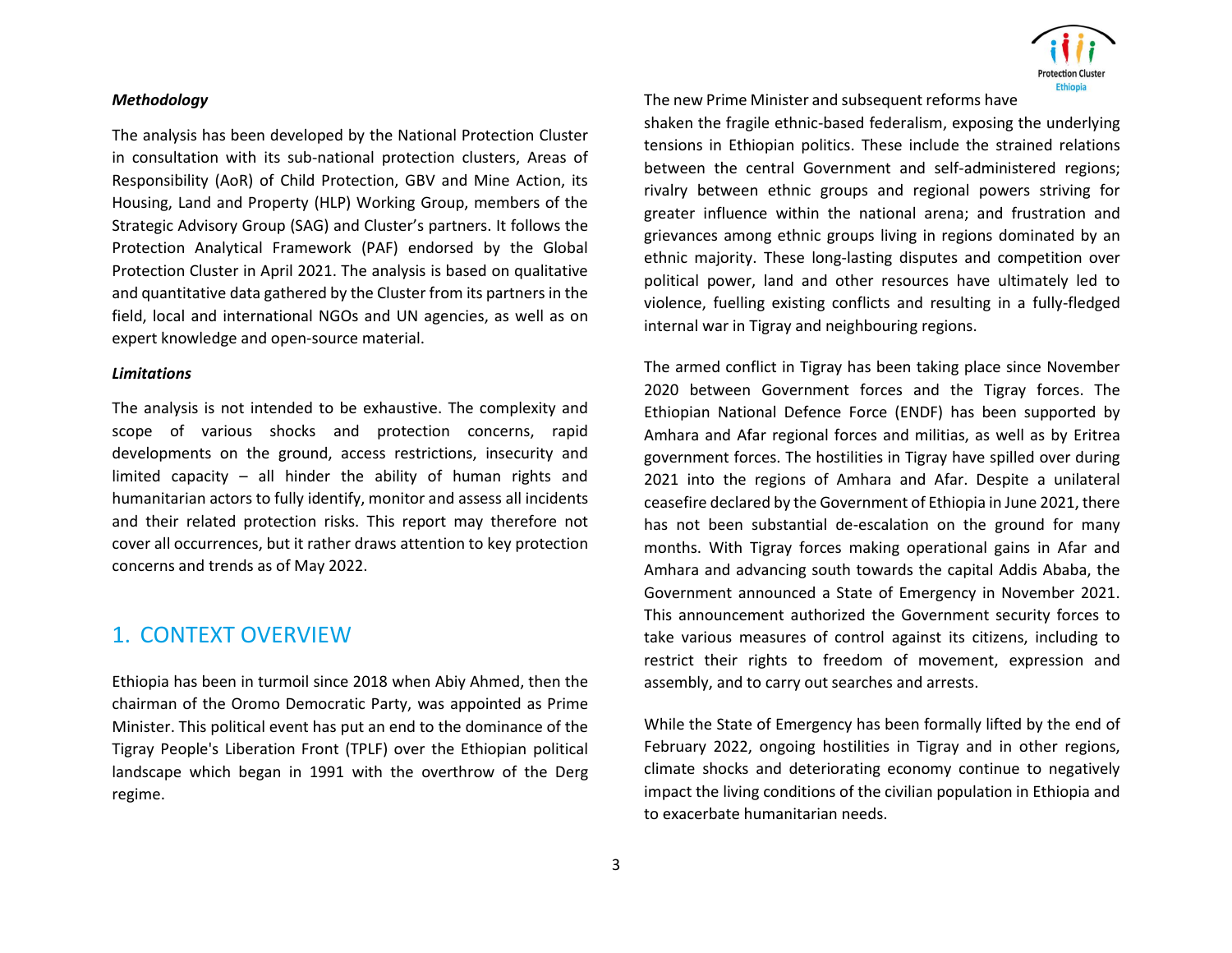

Indeed, in parallel to the conflict in Northern Ethiopia, separate armed conflicts take place in other regions, especially in Oromia and Benishangul Gumuz where Government forces are clashing with different armed groups, in particular the Oromo Liberation Army (OLA-Shene). Inter-communal violence in other areas of the country, for example in Somali and Southern Nations, Nationalities, and Peoples' (SNNP) regions, also remains a source of instability, displacement and human suffering. For example, violence between ethnic communities in Amhara (North Shewa, Oromia Special zones), Somali (Sitti and Fafan zones) and SNNP (Konso and Bench Sheko zones) resulted in dozens of deaths and thousands of displaced persons since 2021.

The effects of ongoing conflict and inter-communal violence have been exacerbated by climate shocks, including erratic rainfalls and devastating drought, reportedly the worst in 40 years. Ethiopia is highly dependent on rain-fed agriculture and natural resources, and it is amongst the most vulnerable countries to climate change. Following three consecutive failed rainy seasons since late 2020, it is now facing one of the most severe droughts in East Africa, with more than 8 million people affected (as of April 2022) across the southern and south-eastern parts of the country, including Somali (more than 3.5 million people affected), Oromia (more than 3.4 million), SNNP (more than 1.1 million) and South West (more than 200,000 people) regions.

Serious and complex protection risks are caused or exacerbated by conflict and drought. The living conditions are negatively impacted on a large scale due to rapid deterioration of livelihoods, opportunities and capacities, compounded by a volatile security environment which hinders the humanitarian effort to stop, or at least mitigate, the resultant human suffering.

# **Conflict in Tigray fuels violence and tensions across the country**



*Figure 1 - Conflict events and reported fatalities (source: The Armed Conflict Location & Event Data Project (ACLED), https://acleddata.com).*

Following the June 2021 unilateral ceasefire and withdrawal of Government forces from Tigray, the Federal Government has enforced a de-facto blockade on the passage of persons and supplies from/into Tigray (which only recently has been eased to some degree). In parallel, Tigray forces have expanded their military operations to Afar and Amhara. Between June 2021 and April 2022, active hostilities have been recorded in Tigray-Afar border, namely Zone 2 and Zone 4 of Afar region, as well as in Amhara region, namely in North Wello, South and North Goundar and Wag Hamra.

Since December 2021, the Government has gradually regained control of areas in Amhara and Afar which were captured earlier in 2021 by Tigray forces. Armed clashes, including heavy shelling and airstrikes, however continue between the parties in Tigray, Afar and – to a lesser extent – in Amhara, resulting in civilian casualties and the displacement of thousands of families.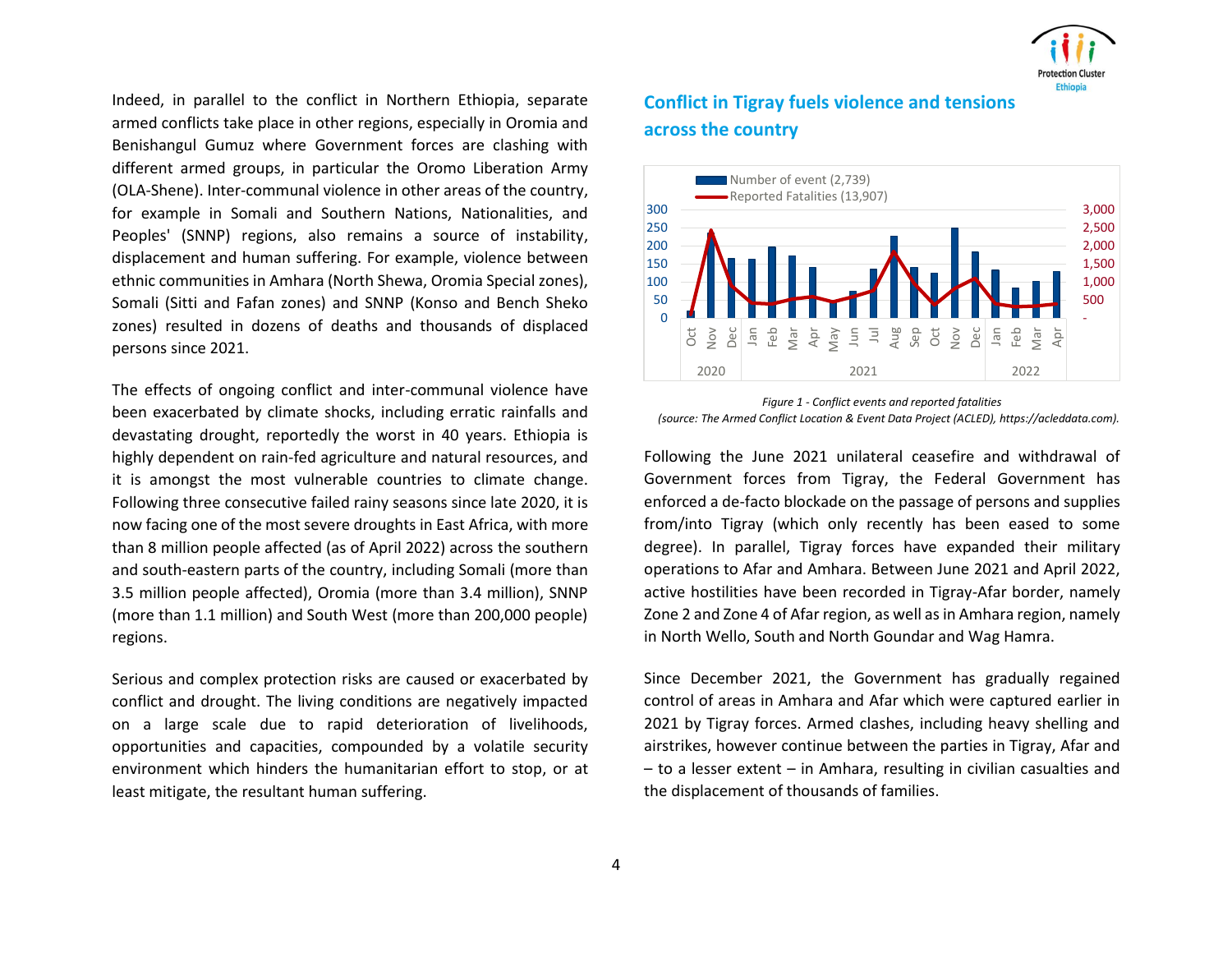





The conflict has caused massive population movements, including waves of displacement, secondary displacement and returnees trying to go back to affected areas in a continuous volatile environment. As of February 2022, a total of 4.51 million IDPs has been identified across the country, with conflict and social tension being the reason for the displacement of 3.8 million IDPs (85%) and drought leading to the displacement of 420,887 IDPs  $(9\%)$ .<sup>1</sup>

The conflict in Northern Ethiopia has been fuelling long-lasting disputes, competing claims over territory and aspirations for selfgovernance or greater influence over national politics and allocation of resources, thus increasing the tension between the central Government and regional structures, and among communities in other regions of the country.

In Oromia and Benishangul Gumuz, non-state armed groups carried out attacks on civilians, especially in the Wellegas and West Guji zones (Oromia) and in Metekel zone (Benishangul Gumuz).

Impact on people: internal displacement



*Figure 3 - Internal Displacement trends (source: HNO 2022)*

These attacks caused fatalities among the civilian population, damage to private property and further displacement. Civilians are caught in the crossfire or deliberately targeted for allegedly supporting a rival party.

<sup>1</sup> DTM, National Displacement Report 11 (December 2021-February 2022) (April 2022).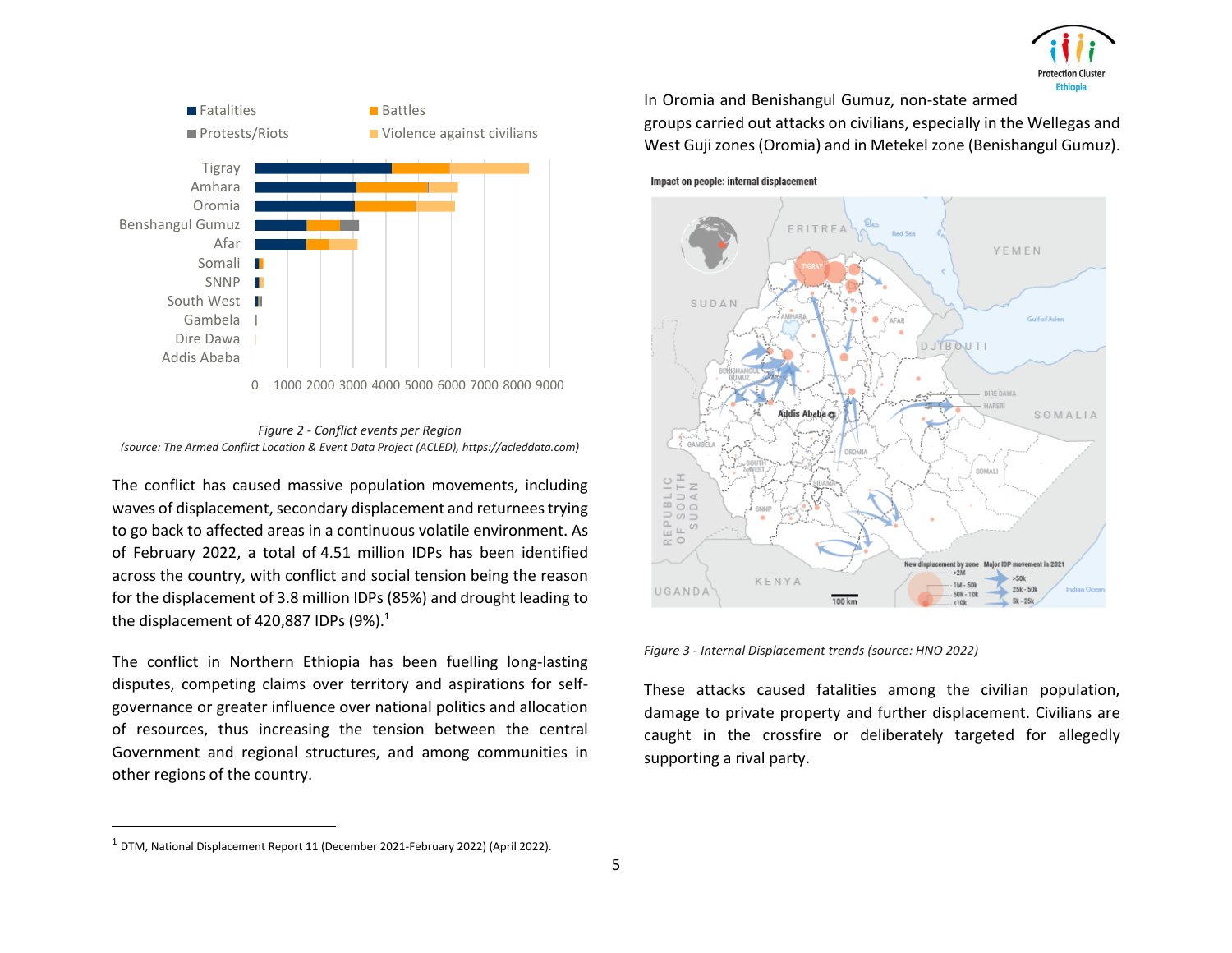Intercommunal clashes over border disputes and competition over resources have been reported, for example, between West Guji/Oromo and Gedeo/Sidama peoples along the Oromia-Sidama regional border; between Derashe and ethnic Konso in SNNP region; between Afaris and Issa communities along the Somali-Afar border (Sitti zone); and in Amhara region between Qemant and Amhara communities in Central Gondar zone, as well as between ethnic Oromo and ethnic Amhara communities in North Shewa and Oromia special zone. In late April, inter-religious violence has flared in several regions (Amhara, Afar, SNNP, Dire Dawa, Somali) following a series of attacks against Muslim communities in Gondar town (Amhara), and resulting in the burning of churches, mosques and private businesses.

A number of positive de-escalation initiatives were reported recently, for example the activation of a National Dialogue process or reconciliation ceremonies between communities in Benishangul Gumuz. However, it seems too early to assess their impact given the fragile environment, unrealistic demands and other obstacles. For instance, it is unclear to what extent the Federal Government is ready to negotiate with armed groups which are challenging its authority and legitimacy, noting that these groups are designated as 'terrorist organizations' under domestic law.

### **Living conditions are worsened by the climatic shock**

The effects of the volatile environment due to conflict and insurgency are currently worsened by the recurrent climatic shocks. The serious drought is affecting about 8 million people, particularly in southern and south-eastern regions, including Somali, Oromia and SNNP. According to the latest HNO, around 1.5 million livestock have so far died, and the remaining are weak and cannot produce enough milk. The UN Food and Agriculture Organization (FAO) estimates that further 10 million livestock are at risk. The already fragile livelihoods are compromised, accelerating food insecurity and malnutrition, as well as inter-communal violence.

To access water in drought-affected areas, the population's last resort is either water trucking (according to the HNO, around 2.9 million people require it in Somali and Oromia regions alone) or travel in search of either water or assistance.



This has resulted in a large number of children out of school, as well as vulnerable individuals (mainly older persons or those suffering chronic-illnesses) left alone by family members who travel in search of resources or assistance.

As a result of the severe weather conditions, the majority of the population, who is reliant on farming and livestock, has suffered crops failing, loss of livelihood and livestock, and unsustainable increase of cost of living. These effects, compounded by intercommunal tensions and widespread violence in different parts of the country, are leaving the civilian population with limited to no capacity to positively cope with the overall devastation.

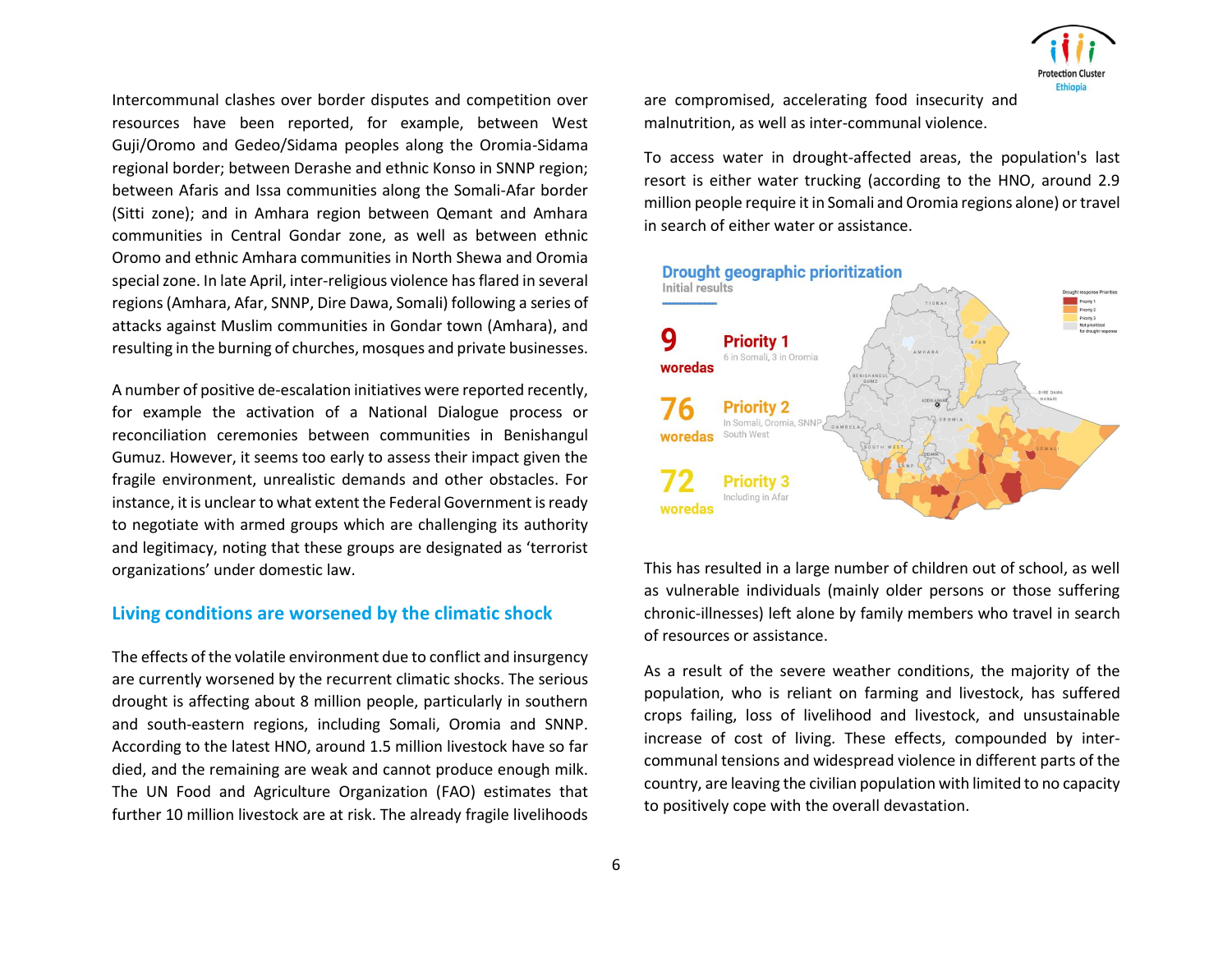

### **Challenges or obstruction to the provision of assistance**

Ethiopia has a well-developed National Disaster Risk Management Policy, and the Ethiopian Disaster Risk Management Commission (EDRMC) oversees its implementation. The EDRMC reports directly to the Prime Minister's Office, and although disaster risk management is decentralized to regional authorities, the EDRMC helps in setting up National Incident Management mechanisms including Emergency Coordination Centers (ECCs) and Incident Command Posts (ICPs).

The EDRMC is thus the primary governmental agency when it comes to the provision and coordination of humanitarian assistance. Nonetheless, in the current environment, the decentralized system of early warning, risk assessment and disaster management is not fully capable of delivering a Government-led, comprehensive and coordinated response to save lives and protect livelihoods. This applies also to areas which are not hard-to-reach, nor are they affected by security risks.

Limited government capacity is, however, not the only reason that both the authorities and humanitarian community are struggling to keep up with the deterioration of food security and living conditions. The humanitarian response, especially in conflict-affected areas, is hindered by additional constraints, especially the damage caused to civilian infrastructure, contamination of land by explosive remnants of war (ERW), the presence of armed elements and ongoing fighting.

Furthermore, Government policies, inconsistent with the Government's obligations towards its own citizens under international law, present a major challenge to the provision of lifesaving assistance. In Northern Ethiopia, although the Government announced in January 2022 new measures to facilitate humanitarian assistance, this announcement – similar to announcements made during the past months – does not translate in practice to adequate access and concrete steps which will allow the unimpeded passage of critical humanitarian supplies and authorized personnel, including protection specialists, as required by international humanitarian law.

Despite some improvement since the announcement of a humanitarian truce at the end of March, namely the resumption of road convoys into Tigray, the Federal Government continues to prevent, or tightly restrict, road transportation into and out of Tigray, as well as the supply of fuel, electricity, cash, telecommunication and internet access. The humanitarian response, including moving food and medical items, as well as scaling up operations to newly affected areas, is severely hampered by these restrictions and by administrative impediments concerning visas and work permits which delay staff recruitment and deployment. The recent commitments of the Government to increasing UNHAS flights to Tigray and to ease procedures have not taken full effect yet.



*Figure 4 - Humanitarian Access May 2022 (source: OCHA)*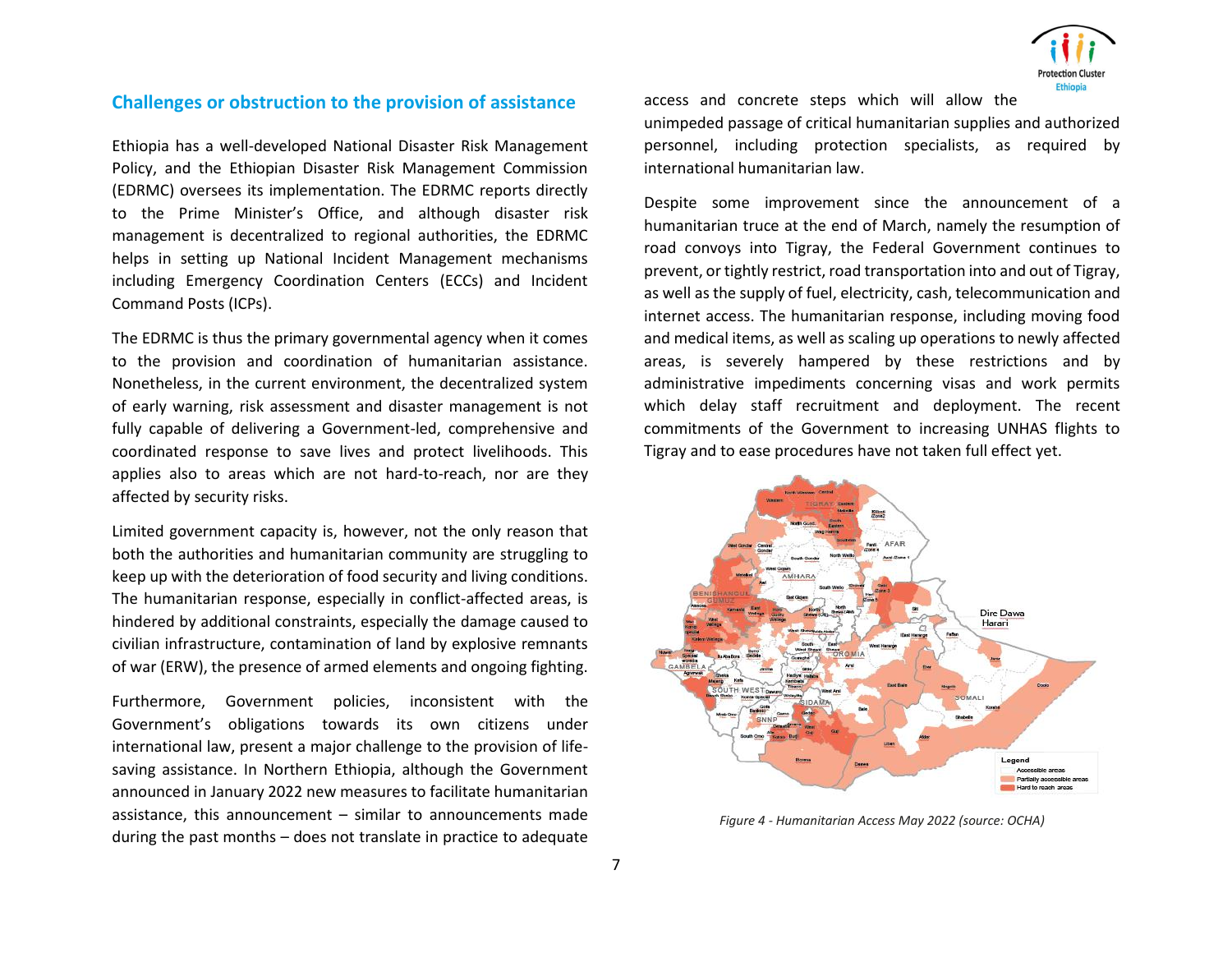Since the start of April, some 350 trucks carrying aid have arrived at Tigray along the Semera-Abala-Mekelle corridor through neighbouring Afar region. However, at the time of writing, aid deliveries by road into Tigray remain far below what is required to meet people's needs. Other major routes into Tigray remain blocked due to insecurity and ongoing hostilities. Lack of supplies, fuel and cash is forcing humanitarian organizations, including mobile protection, health and nutrition teams, to halt their operations, curbing their capacity to distribute supplies, especially in remote areas. Transporters often refuse to travel given the risk of being stranded in conflict areas, especially as they do not have opportunity to refuel before heading back.

Flight transportation alone is not sufficient for a sustained and efficient response. Airlift services are limited to small quantities, prioritizing as much as possible health and nutrition needs. Other critical items, for example shelter materials, are more difficult to transport, and the costs of airlift transportation are 25 times higher than a truck convoy.<sup>2</sup>

Even when life-saving supplies arrive in Mekele, the capital city of Tigray, the restrictions on the use of cash have limited procurement and payment to service provides, as well as the payment of salaries to staff. Hence, in many cases there is not sufficient capacity to deliver services, even when supplies are available, or to monitor their distribution.



# 2. PRIORITY PROTECTION RISKS

### **RISK 1: Attacks on civilians and on civilian infrastructure**

Armed attacks are the most serious threat to civilians' life and physical integrity. Public reports recorded about 8,500 fatalities in Ethiopia in 2021, and more than 1,700 fatalities between January and May of 2022 as a result of political violence across the country. While a humanitarian truce between Government forces and Tigray forces was announced on 24 March 2022, armed clashes continue in the Tigray/Afar border. Other conflicts remain active in other regions, especially in Oromia and Benishangul Gumuz. More than 700 deaths were reported since March 2022, most of them in the context of the insurgency in Oromia between non-State armed groups (mainly the Oromo Liberation Army) and Government forces. It is estimated that the number of fatalities throughout the country is significantly higher given the difficulty to collect more data and verify these figures.

The loss of life also means grave trauma and distress to victims, survivors and their families, loss of shelter and livelihood, family separation, as well as increased exposure to violence and exploitation, for example, of those who have lost a caregiver or a breadwinner.

Apart from civilian casualties, the widespread violence in Northern Ethiopia and in other regions resulted in the destruction of homes, shops, warehouses, livestock, crops and other civilian property, as well as risk of injury or death to anyone in the vicinity of unexploded ordnance (UXO). While the exact numbers have been difficult to verify, casualty data reported by NGOs and local health facilities indicate an alarming rate of children victims of UXO-related accidents.

<sup>&</sup>lt;sup>2</sup> See, for example, Samantha Power, of the US International Development Agency (USAID), 7th April 2022, BBC.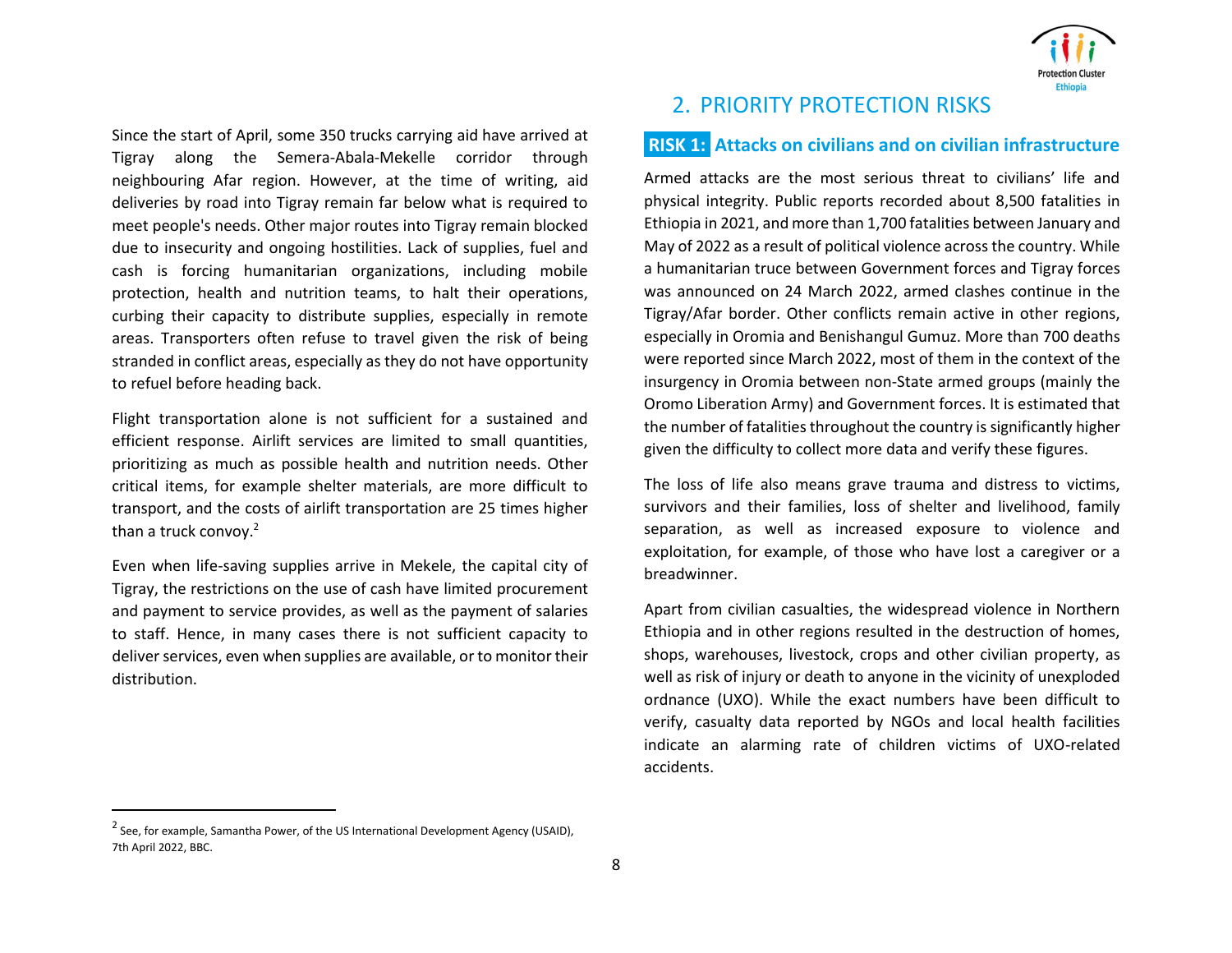According to the joint investigation by the Ethiopian Human Rights Commission (EHRC) and OHCHR, there is a high probability that all parties to the conflict in Northern Ethiopia have committed serious violations of international human rights and international humanitarian law. These include the deliberate targeting of civilians and civilian objects, indiscriminate attacks, failure to take sufficient precautionary measures to protect the civilian population, and widespread destruction of property.<sup>3</sup> Following the withdrawal of Tigray forces from areas in Afar and Amhara, reports began to emerge regarding killings of civilians, rapes, and the large-scale destruction of private property and essential infrastructure by Tigray forces.

The civilian population affected by these attacks includes displaced communities. IDP and refugee camps have been directly hit by airstrikes, including the Dedebit IDP camp and the Mai Aini refugee camp in Tigray. Infrastructure and property, including schools, mills, warehouses and factories have been damaged. Clashes also caused deaths and injuries among IDPs while on the move, raising concerns regarding lack or insufficient precautionary measures taken by Government forces to minizine civilian loss or damage.

Attacks on civilians and civilian infrastructure, or the fear of such attacks, resulted in an increase in displacement. While the displaced population in Tigray is currently around 1.8M IDPs (44% in the North Western zone), protracted displacement is also a major issue in other regions due to ongoing violence which impedes the process of durable solutions. Around 410,000 IDPs are recorded in Benishangul Gumuz region (regional authorities' estimation; around 25% in the West Wollega zone), 300,000 in Afar (regional authorities' estimation), 790,000 in Oromia, 460,00 in Amhara (around 90,000

recently displaced in eastern Amhara), while all other regions are experiencing fluctuating waves of IDPs.<sup>4</sup>

IDPs arrive at displacement locations traumatized, exhausted, at times physically injured or having experienced separation from family members, loss of homes, documentation and other belongings. At the points of arrival, they often have to deal with limited to no essential services and livelihood opportunities; a harsh reality which increases their exposure to protection risks and possible tension with host communities. Children are particularly affected, representing a very high proportion of the overall IDP population.

As a result of various armed conflicts, including those occurred prior to the Northern conflict, around 1,056 square kilometres of land in Ethiopia is estimated to be contaminated with landmines and explosive remnants of war (ERWs) in 7 out of the 11 country's regions. The latest fighting, with its use of heavy artillery and widespread shelling, has further contaminated areas in Northern Ethiopia. ERWs pose a direct threat and also affect the ability to move freely, to use the land for farming or building, or to return to the place of origin. Millions of civilians across Ethiopia, including refugees and IDPs, are living in constant fear for their safety and well-being, and are self-restricting their movements.

Access and security constraints, political and ethnic tensions, the damage caused by armed conflict to civilian infrastructure and services, including to the judicial system, and insufficient support provided to survivors and witnesses, leave those who were harmed by attacks without an adequate remedy and further contribute to the general lack of accountability.

The limited availability of specific protection services, such as child protection and explosive ordnance marking and clearance, hinders



<sup>&</sup>lt;sup>3</sup> Report of the EHRC - OHCHR Joint Investigation into Alleged Violations by all Parties to the Conflict in the Tigray Region (3 November 2021).

<sup>4</sup> DTM, National Displacement Report 11 (December 2021-February 2022) (April 2022).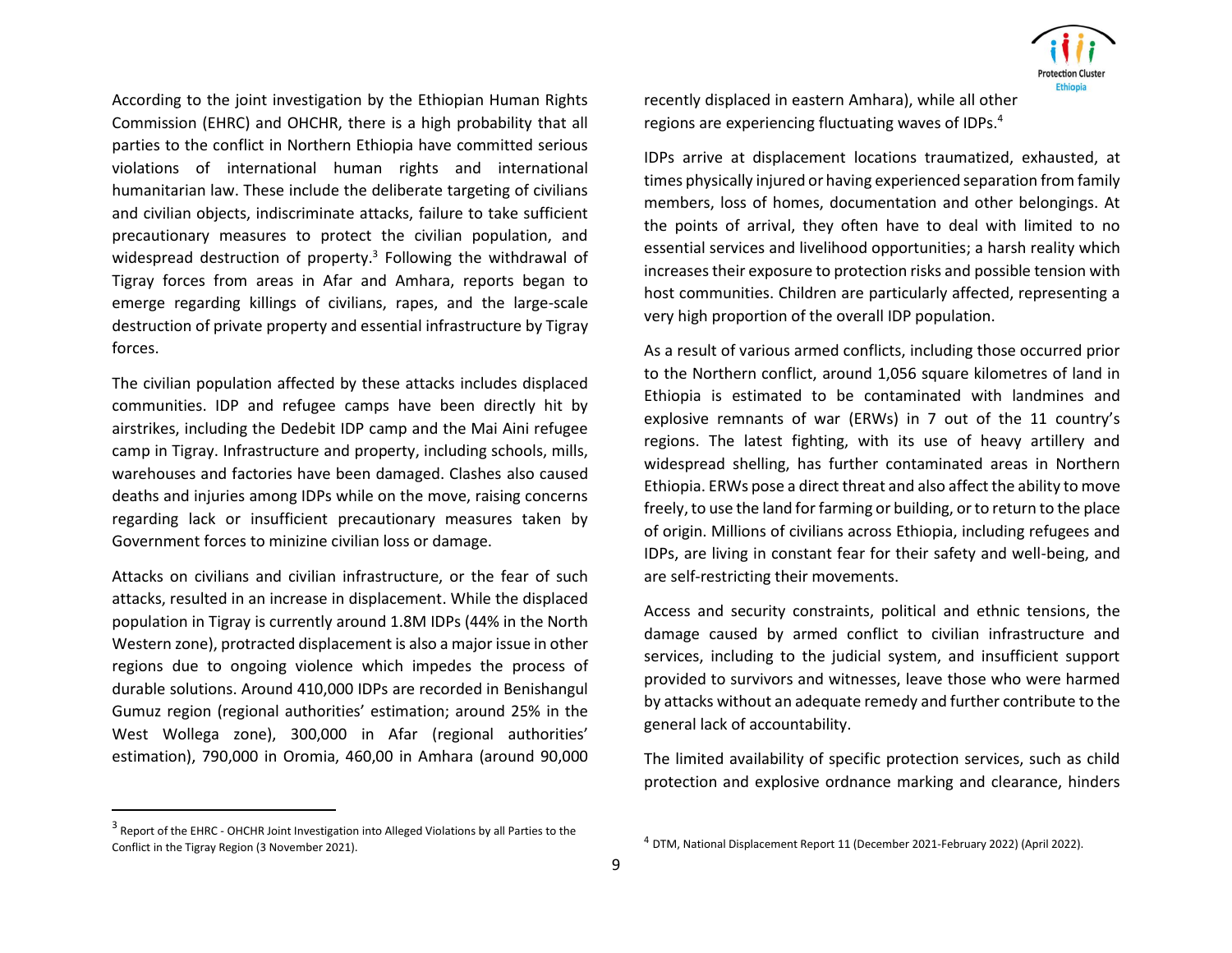

the ability to prevent, respond to and mitigate the consequences of attacks on already-vulnerable families and households.

# **RISK 2: Gender and conflict-related sexual violence**

Gender-based violence, specifically conflict-related sexual violence, has been reported in the context of the Tigray conflict in November 2020 and subsequent fighting in Amhara and Afar. The EHRC/OHCHR joint investigation has documented different forms of sexual violence against women and girls, including rape, gang rape and intentional transmission of HIV, committed in Tigray by all parties involved in the conflict. Women and girls were targeted on the basis of their alleged or actual association – usually family ties – with members of the opposing armed forces. In some cases, family members witnessed, or were forced to witnesses, the sexual abuse.

Despite the number of cases and their severity which continue to emerge – and similar to the situation faced by survivors of conflictrelated attacks – the security conditions, breakdown of law and order, collapse of government services, erosion of livelihoods and means of subsistence, as well as displacement and damage to social support networks, access constraints and limited availability of health and protection specialists – all these hindered the ability to support survivors with quality services.

The conflicts in Tigray, Amhara, Afar, Benishangul Gumuz, Oromia and SNNP regions significantly increased GBV risks, especially for women and girls. According to the Health Cluster, 16,698 survivors of GBV accessed or were referred to medical services in 2021, with women and girls accounting for the majority of survivors. The actual number of GBV cases is probably higher given under-reporting of GBV both at the national and sub-national levels, mainly due to stigma and fear of retaliation.

Not everyone targeted with conflict-related sexual

violence (CRSV) survives. Those that do, specifically women and children, are highly vulnerable during movements and displacement, in particular when they also suffered the loss of the breadwinner or head of household. The limited access to basic services, together with the general inadequacy of shelters and housing facilities, increases exposure to GBV, exploitation and to negative coping mechanisms, such as sex work or early marriage. In Tigray, protection monitoring recorded cases of survival sex due to lack of food and cash among female IDPs and refugees, particularly single women heading households.

Cases of intimate partner violence, sexual harassment, assault and rape, outside the context of conflict or in non-conflict areas, have been reported as well. For example, in Somali region which is affected by drought, more than 60 rape cases were reported at the One Stop Center in Jigjiga in the first three months of 2022. It was suggested that the risk of GBV increases in drought-affected areas as women and girls are forced to travel far distances to fetch water, while in other cases they are often left alone while family members are away looking for food or livelihood.

As noted, the systems in place, responsible for preventing GBV and providing support to survivors and their families, are weak or overstretched. Clinical management of rape (CMR), psycho-social support, post-exposure prophylaxis (PEP) and treatment for sexually transmitted infections (STI) are not accessible, both in terms of the number of facilities and quality of services. Existing GBV case management, legal aid and referral services are also limited considering the number of individuals affected and the scope of their needs. Lack of awareness of survivors' needs and of the available services, stigma and harmful social norms that perpetuate gendered violence leave survivors to bear the brunt of sexual violence with limited to no support.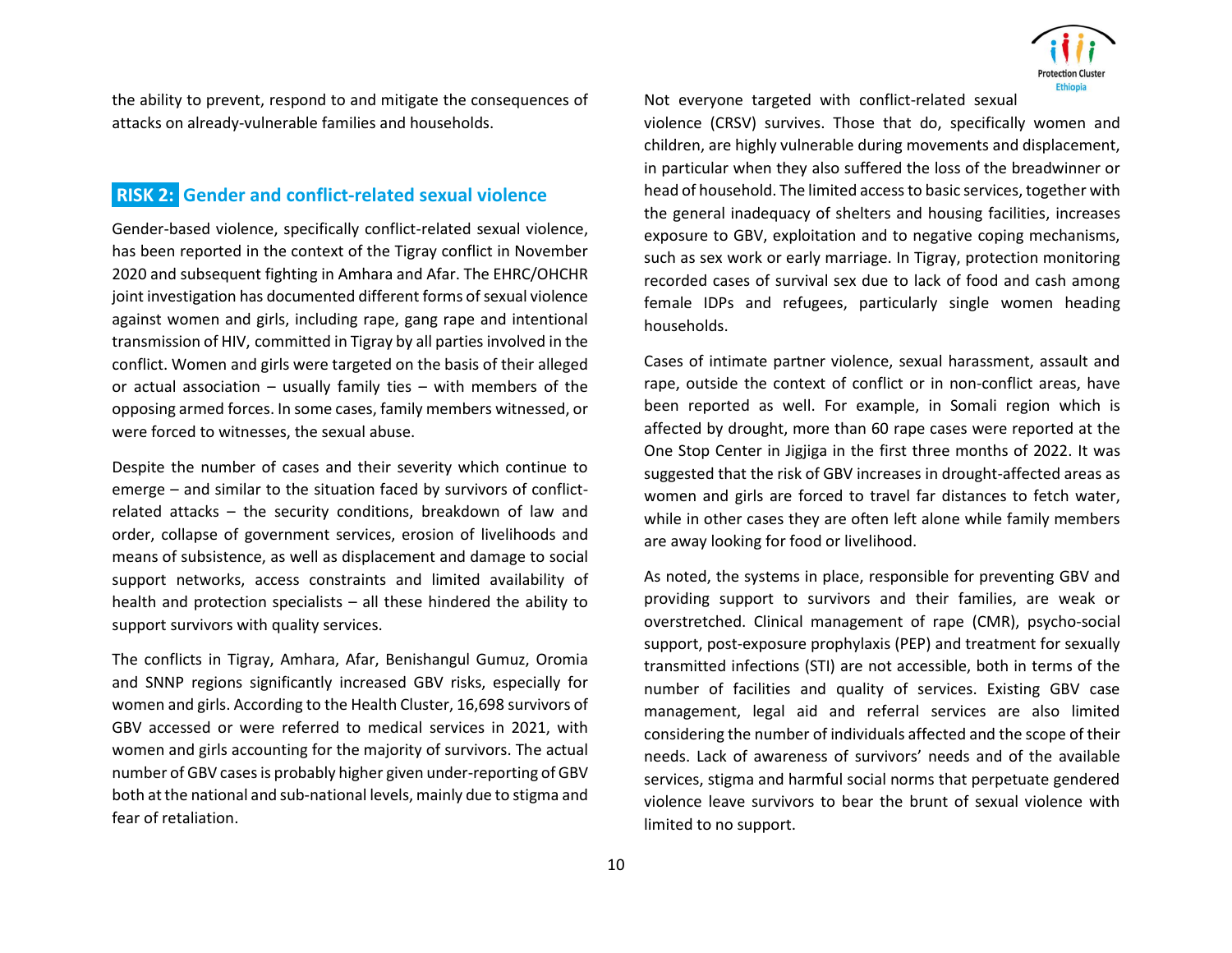

# **RISK 3: Denial of resources, opportunities and services**

In conflict-affected areas, the damage to public facilities, including schools, health, markets and other essential services, has severely disrupted access and availability of services. More than 2,000 Health facilities are non-functional because of the ongoing conflicts, and around 11,393 schools are either fully or partially damaged. Around 1.7M displaced children were out of school in 2021. 5

In Tigray, the medical system is on the verge of collapse, also having to deal with the lack of fuel, electricity, communication, and banking services. The de-facto blockade and Government-imposed restrictions further impede access to critical supplies and services, including much needed medical items. This practice renders the delivery of minimum health services to the local population impossible, and humanitarian actors were forced to suspend lifesaving operations in light of these challenges.

In drought-affected areas, at least 1.5 million livestock have so far died for lack of pasture and water*. <sup>6</sup>* The drought has even damaged the livelihood of families not usually living in a situation of poverty. In some areas which are affected by both drought and conflict, for example in Oromia region, communities are in a desperate situation given that the ongoing violence is preventing them from seeking alternatives. Insecurity and drought are limiting their ability to access land, harvest crops and engage in agricultural activities, while destruction of essential agricultural infrastructure further decreased the availability of resources, assets, seeds and tools.

Drought and conflict, with the resultant inadequate access to critical services, have led to further displacement. Still, according to the 2022 HNO, around 580,000 IDPs do not have any form of

shelter, and access to civil documentation is challenging. IDPs who cannot present the relevant documentation face exclusion from essential services such as banking, employment, telecommunications, and restriction of their freedom of movement. Most authorities are unwilling to issue documentation to IDPs, thus hindering the appropriate protection support to the displaced population.

Families who have left their houses and assets, may find them upon their return occupied, vandalized, looted or damaged. Vulnerable households, including children, are increasingly resorting to harmful activities to cope with the situation, including school drop-out, early marriage, survival sex, begging, child labour and theft. Community tension, including between families and between communities, is also on the rise given limited services and competition over resources.

Ethiopia has a functioning Productive Safety Net Program (PSNP) which has been instrumental to support poor households and families during the COVID-19 pandemic.<sup>7</sup> The National Disaster Risk Management Policy and the EDRMC are suitable mechanisms to support also the most vulnerable ones affected by conflict and climatic shocks. Nonetheless, the authorities are currently struggling to address these challenges effectively, not only in Northern Ethiopia, but also in conflict-affected areas in Oromia, Benishangul Gumuz and SNNP, as well as in drought-affected areas in Oromia and Somali.

Indeed, even in areas that are *not* hard-to-reach, the capacity to assist is limited compared to the needs. The number of supporting humanitarian actors and their geographic coverage are both limited. In addition, looting or blocking of trucks carrying supplies is still

<sup>7</sup> IFPRI, https://www.ifpri.org/blog/ethiopias-social-safety-net-effective-limiting-covid-19 impacts-rural-food-insecurity

<sup>&</sup>lt;sup>5</sup> HNO 2022

<sup>6</sup> OHCA, Ethiopia Drought update (April 2022).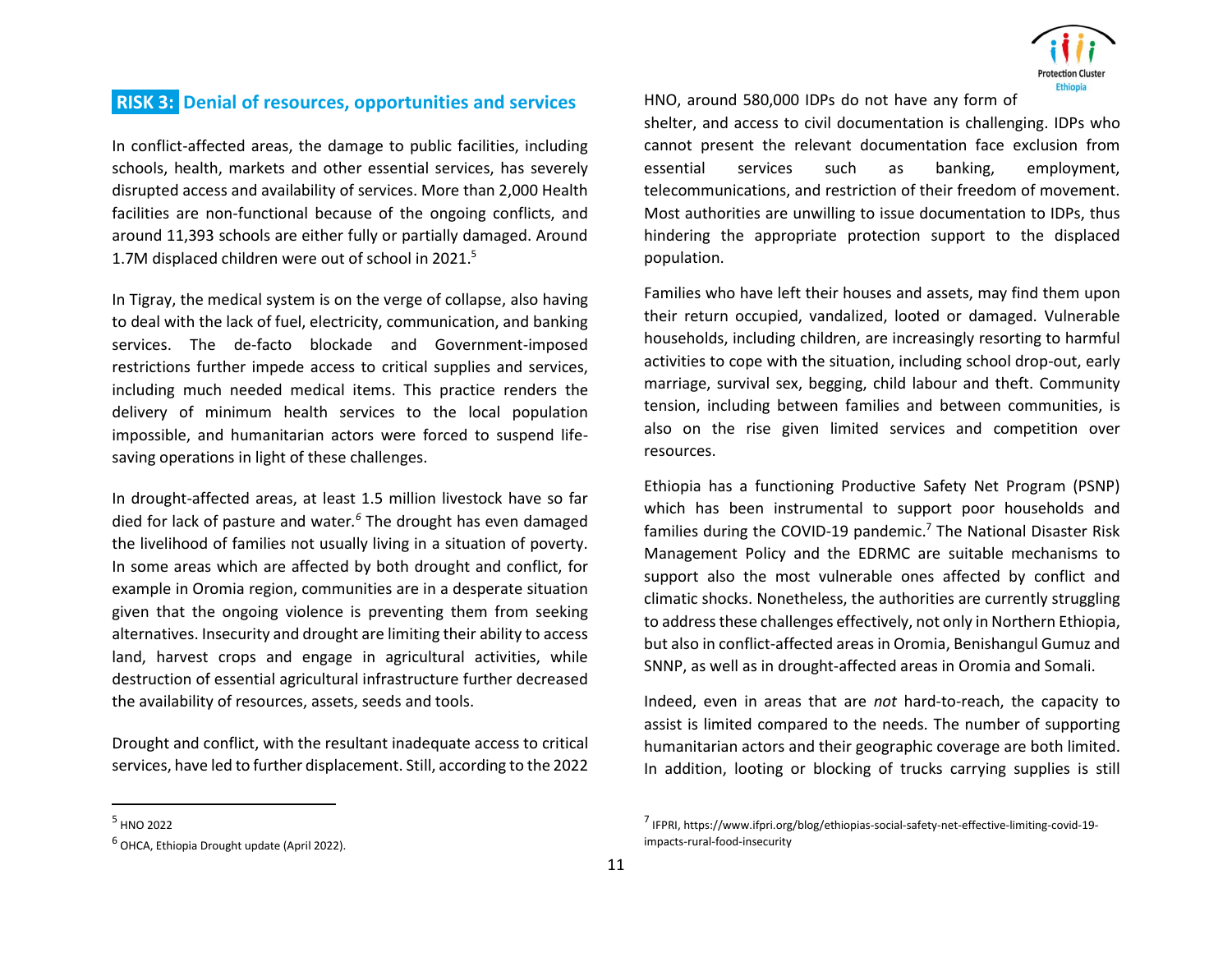

recurrent; the presence of explosive ordnance reported by partners limits staff and population movements; and the lack of funding negatively impacts the procurement of essential supply.

# **RISK 4: Family and child separation**

The conflict and de-facto blockade in Tigray, clashes in Amhara, Afar, Benishangul Gumuz and Oromia – and to a lesser extent the difficult living conditions created by severe drought – all have led to the separation of many families.

Parents and care caregivers have been separated from their children and other family members as a result of killings and attacks, displacement or economic and livelihood difficulties. Older persons and persons with disabilities have been left behind, at times abandoned by their family, as they were unable or unwilling to flee their homes. In those cases where the household remains femaleheaded, several consequences have been recorded, including the erosion of family livelihood, engagement in negative coping strategies and increased vulnerability to gender-based or conflictrelated sexual violence.

One of the effects of conflict and its related displacement is the increase in the number of unaccompanied and separated children (UASC). For example, a total of 9,330 UASC living in IDP sites and host communities has been identified by child protection partners in Tigray as of March 2022. UASC suffer intense emotional distress, increased risk of abuse, neglect, violence, exploitation, trafficking or forced recruitment into armed groups. Those who have been separated from their family often experience significant barriers to access humanitarian assistance, for example due to lack of civil documentation, inadequate access to information, safety issues or social exclusion.

In Tigray, unaccompanied children who are living by

themselves as heads of household face a number of barriers to essential support. For instance, they do not always have beneficiary cards required to receive assistance in their own names; they only have limited access to cash; or may be deprioritized by foster or interim caregivers, thus prevented from accessing food, health, education or other services. They may be forced into hazardous work, begging and illegal activities, while adolescent girls in particular may engage in transactional sex to meet their basic needs. Child protection partners operating in Mekelle, Tigray, have observed children living and working in the streets.

The Government tends to offer non-family-based residential care for large numbers of UASC, an arrangement which does not provide the minimum technical or institutional capacity to properly address their needs. The challenges highlighted earlier, such as lack of fuel and cash, and the disruption of communication services, impede the ability of humanitarian actors to carry out family tracing activities and to support separated family members, including UASC.

# **RISK 5: Deprivation of liberty**

The joint investigation by EHRC and OHCHR concluded that there is a reasonable ground to believe that arbitrary detentions, abductions and enforced disappearances have been perpetrated by all parties to the Tigray conflict.

IDPs fleeing western Tigray, which is controlled by Amhara regional forces and militias since the beginning of the conflict, have been reporting mass arrests of ethnic Tigrayan young men. Those in detention were reportedly subjected to harsh conditions, including torture, starvation, and denial of medical care. It was further reported that 160 youths from Raya ethnic group in Alamata,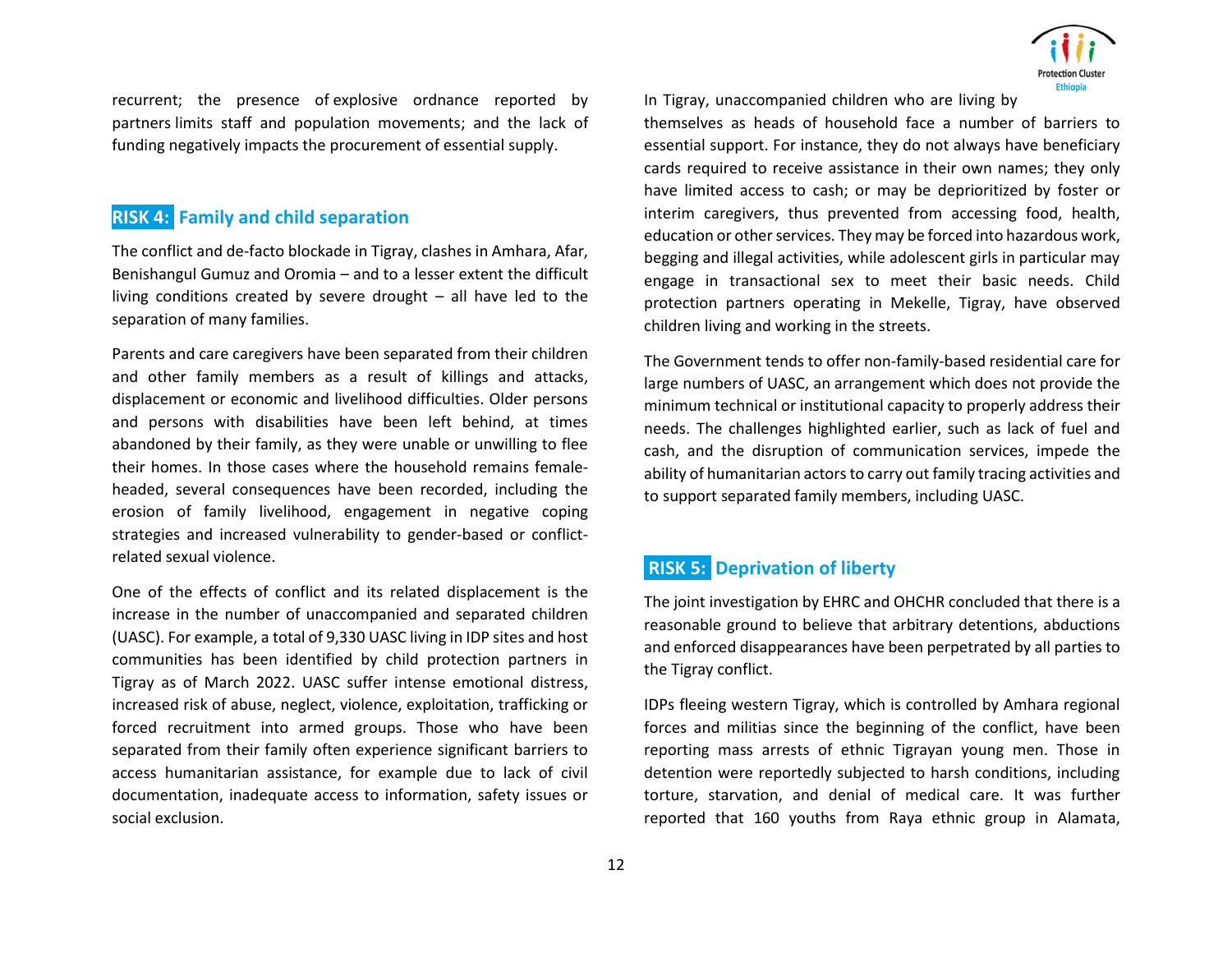

southern Tigray, were abducted by Tigray forces in March 2022 to be forcibly recruited as fighters.<sup>8</sup>

Both Government forces and Tigray forces have captured members of the opposing party and are holding them in detention. In May 2022, Tigray forces released more than 4,200 persons (400 women) previously detained in connection with the conflict. Sick and seriously injured detainees, as well as women who gave birth while in detention, were prioritized.

Cases of arbitrary detention, abductions and enforced disappearances have been reported in other regions as well, for example in Afar and Amhara between September and December 2021.<sup>9</sup> The EHRC reported that 145 people were abducted by armed groups in Benishangul Gumuz in October 2021. Many of those arrested and taken by security forces or armed groups remain unaccounted for.

Following the November 2021 Government declaration of a State of Emergency, mass arrests of ethnic Tigrayans took place across the country, including in Addis Ababa. Large-scale arrests of civilians, including journalists and humanitarian workers, for their alleged support of the Tigray forces or the Oromia Liberation Army, have also been reported in other areas, especially in Oromia. Indeed, the State of Emergency allowed the authorities to arrest or detain any person, without a warrant, based on a "reasonable suspicion" of cooperation with "terrorist groups". Based on this authorization, thousands were reportedly arrested without any evidence of them cooperating with armed groups, supporting terrorism or posing any threat to Government forces and Ethiopia's national security.

According to EHRC, unlawful detentions continue despite the lifting of the State of Emergency on 15 February 2022. Individuals are often detained due to their perceived affiliation with a party

to the conflict and held incommunicado for long periods without formal charges or legal proceedings. In a more recent development, more than 4,500 persons, including journalists and political activists, were arrested in Amhara during May 2022 as part of the Government's crackdown on Fano militia.

While arbitrary detentions are prevalent, monitoring their occurrence – as well as the fate and condition of those who have been detained – is, however, difficult due to the denial of access and information by the detaining parties or the general insecurity and volatile situation which impede such access.

Those who were arbitrary detained, abducted or disappeared by security forces or armed groups, and their family members, face the risk of torture and other ill-treatment, including psychological trauma. When the detention is not acknowledged by the detaining party or when detainees are held without contact with the outside world, the families live with the constant worry of not knowing the whereabouts of their loved ones.

Finally, when a family member has been detained, the household may become a single-headed one. The spouse or relatives are forced to raise and support the children and other family members alone. Bearing the related economic burden, they are becoming more vulnerable to poverty and exploitation.

<sup>8</sup> ACAPS, March 2022 (citing ACLED).

<sup>&</sup>lt;sup>9</sup> Report on Violations of Human Rights and International Humanitarian Law in Afar and Amhara Regions of Ethiopia, EHRC, March 2022.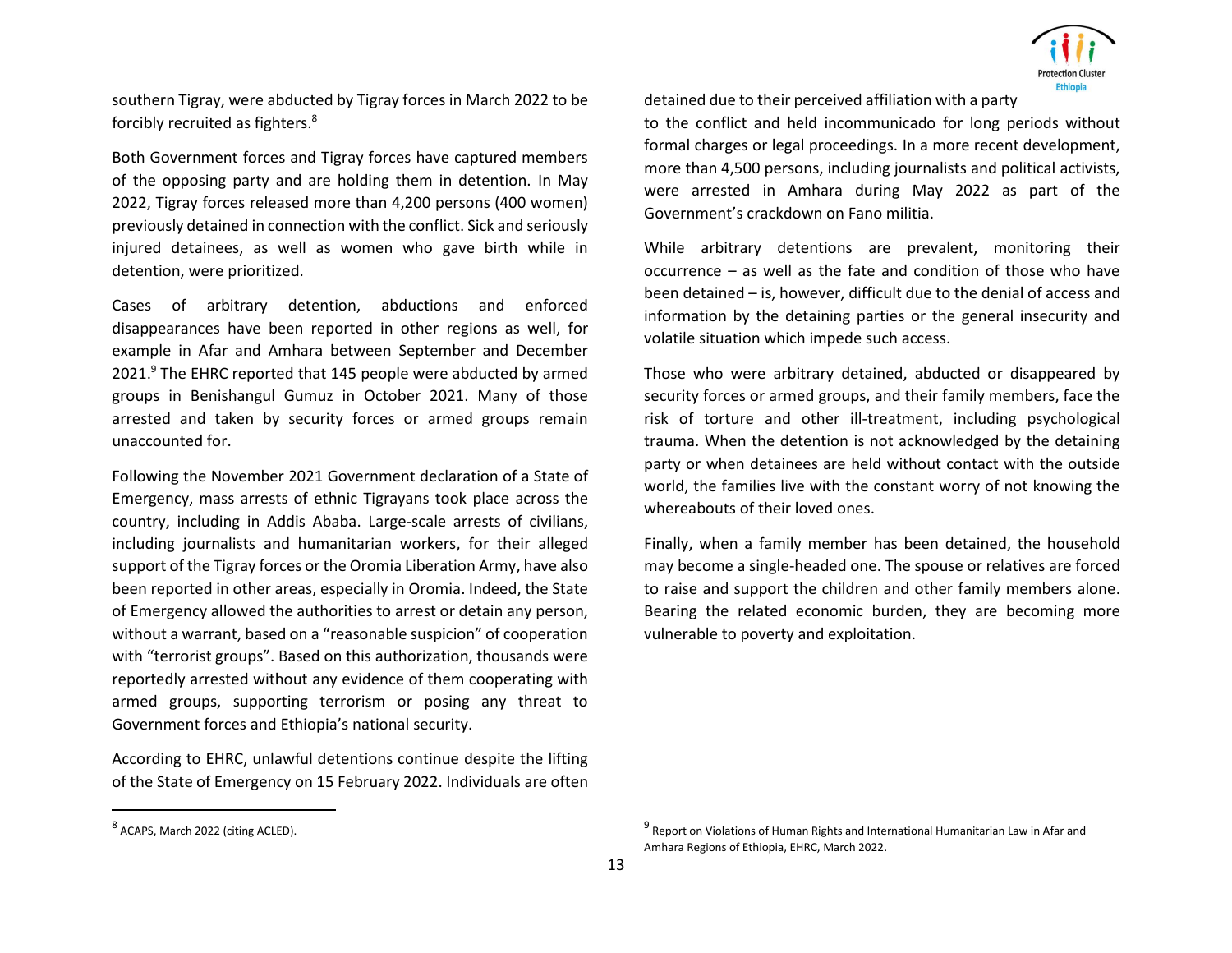

# 3. RESPONSE

### 3.1 Protection Cluster: Responses Provided

Protection operational presence as of April 2022



### # of beneficiates reached by regions (Jan- April 2022)



### Population reached as of April 2022

# **Population**



# # of beneficiaries reached by AoRs



# 3.2 Funding Data

Funding snapshot (as of May 2022)

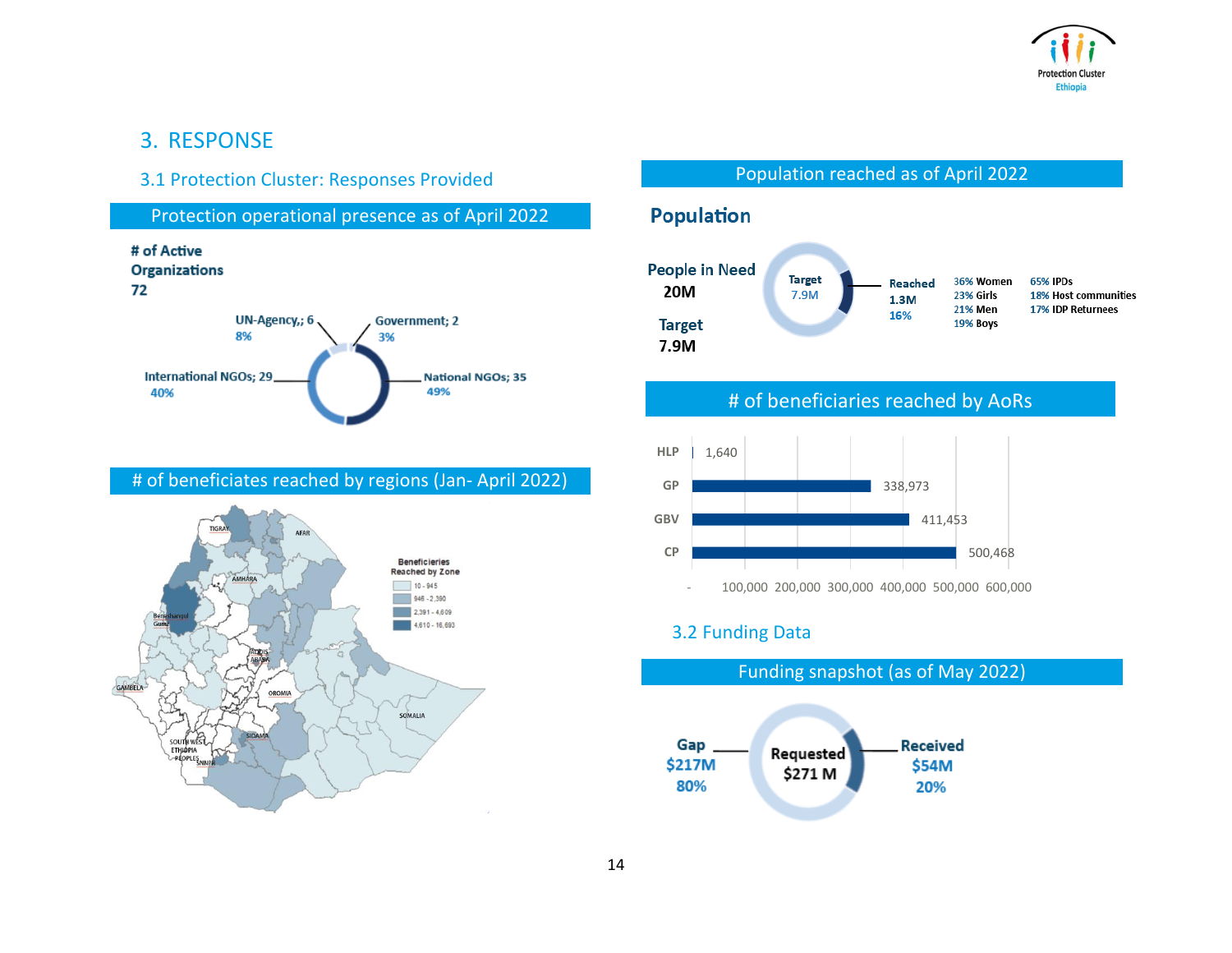

# 4. RECOMMENDED ACTIONS

**RISK 1:** Attacks on civilians and on civilian infrastructure

#### **To the Parties to the conflicts** taking place in Ethiopia:

- i) Cease all attacks and violence against civilians, including attacks against military targets which are expected to cause disproportionate damage to civilians and civilian objects;
- ii) Ensure precautionary measures are taken to prevent as much as possible civilian casualties and damage to civilian infrastructures, such as medical clinics, schools, food production and humanitarian facilities;
- iii) Preserve the civilian nature of civilian infrastructures and humanitarian facilities, and avoid placing any military assets nearby schools, IDP and refugee camps;
- iv) Facilitate the deployment of protection monitors to these sites (''protection by presence");
- v) Investigate all suspected abuses, including complaints regarding unlawful killings and GBV committed by armed forces, prosecute those responsible, and provide adequate remedy and support to survivors and their families.

#### **To Donors and the humanitarian community**:

- i) Strengthen civil-military coordination to address any concerns and enable immediate action to protect civilians and humanitarian personnel;
- ii) Enhance programs to support survivors and their families, expand protection monitoring activities and protection by presence, and strengthen coordination mechanisms, including the protection cluster;
- iii) Document possible human rights violations and refer to appropriate bodies (authorities, national HR Commission, OHCHR);
- iv) Offer and support training to armed forces on basic IHL rules;
- v) Engage with armed actors and strengthen relationship with those who can positively influence armed actors such as political, community and religious leaders;
- vi) Advocate for increased humanitarian access for Mine Action operators to assess the contamination threat, mark and remove explosive remnants of war;
- vii) Develop and disseminate information among the civilian population regarding safety behaviour during airstrikes and drone attacks.

#### **To Mine Action actors**:

- i) Carry out threat assessments and scale up explosive ordnance risk education for at-risk populations;
- ii) Conduct survey and, when appropriate, marking and clearance activities in potentially contaminated areas.

### **RISK 2:** Gender and conflict-related sexual violence

**To the Parties to the conflicts** taking place in Ethiopia:

- i) Prevent and stop all GBV by armed personnel against civilians, especially women and girls, including by providing the necessary training to their forces, investigate all complaints and take accountability measures against those involved;
- ii) Encourage safe reporting of GBV cases, protect the safety and well-being of survivors and provide them with the necessary support;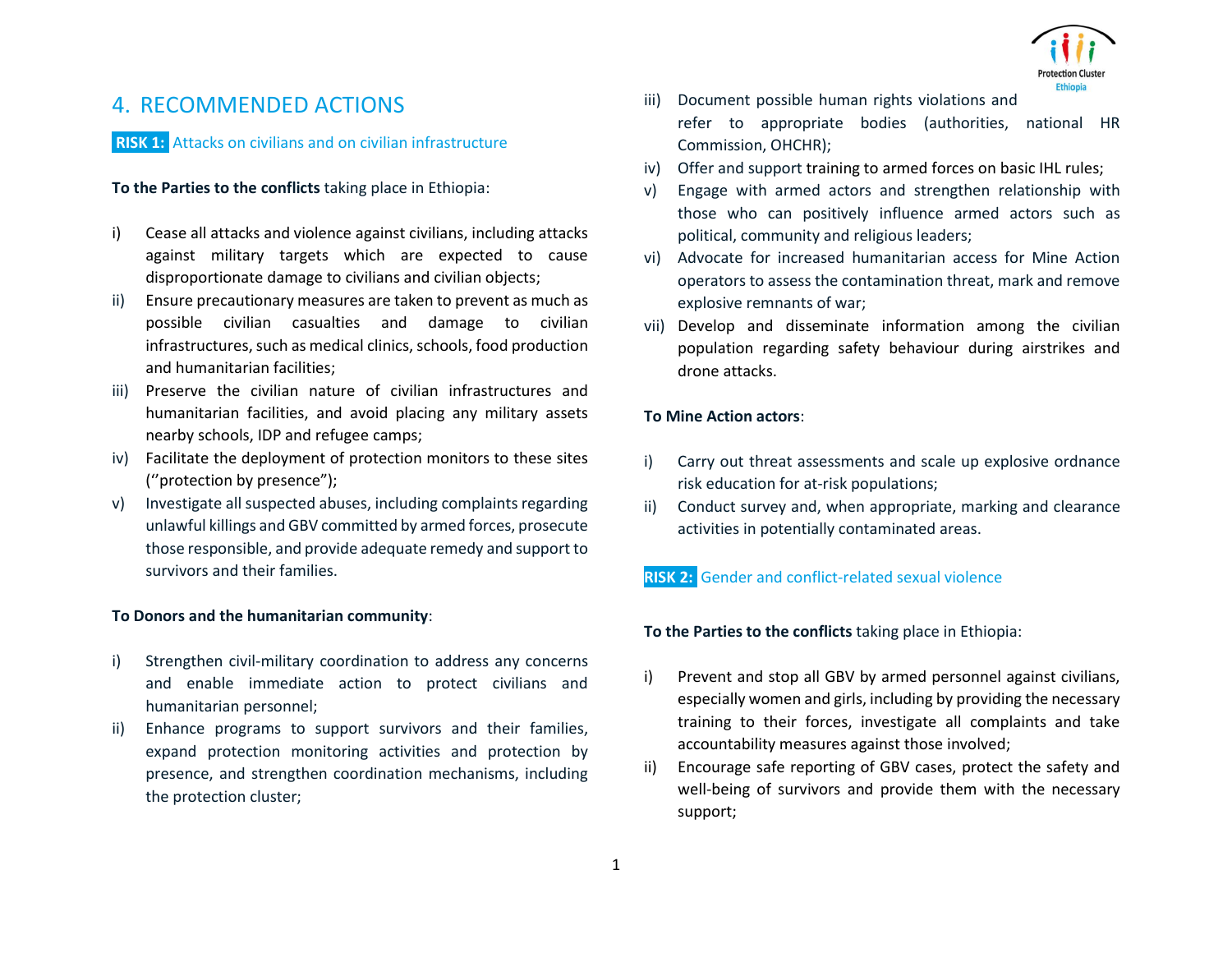#### **To donors and humanitarian actors**:

- i) Continue to support GBV response and the capacity of existing structures, prioritizing under-served areas and focusing on core GBV services (health, case management, psychosocial support, legal aid, safety and security), including the opening of one-stop centers and safe houses;
- ii) Ensure protection mainstreaming within all sectors, and that all interventions are informed by robust analysis of GBV risks and gender aspects;
- iii) Support awareness raising and capacity-building activities, including working with service providers, educators, religious and community leaders, to prevent and stop GBV, as well as promote safe reporting and counter social stigma;
- iv) Ensure adequate funding for GBV in the HRP as well as longerterm funding for sustainability linked to Humanitarian Development & Peace Nexus;
- v) Invest in livelihood interventions for women and girls to address negative coping mechanisms such as survival sex, early marriages and to ease re-integration of GBV survivors;
- vi) Support access to justice for GBV survivors and accompany the Inter-ministerial Task Force (IMTF) SGBV sub-Committee to implement their action plan;
- vii) Support inclusion and empowerment of local women-led organizations, national associations, and community-based actors in the safe delivery of core GBV and protection responses and other forms of humanitarian aid to conflict-affected individuals, groups, and hard-to-reach communities.

### **RISK 3:** Denial of resources, opportunities and services

#### **To the parties to the conflicts** taking place in Ethiopia**:**

Adhere to their obligations under international law to facilitate safe and unhindered humanitarian access in all conflict areas, especially in the Tigray region, ensuring an enabling environment for the delivery of life-saving assistance.

#### **To the Government of Ethiopia**:

- i) Resume transportation, telecommunication, fuel and bank services in Tigray;
- ii) Minimize bureaucratic requirements, including those concerning visas and permits, in order to facilitate the rapid deployment of humanitarian supplies and personnel, and to ensure adequate and safe access of the civilian population to critical services and assistance;
- iii) Expand the country's Productive Safety Net Program (PSNP) or a similar scheme to support vulnerable HHs in drought-affected areas, or in other areas where there are no security-related access constraints;
- iv) Strengthen partnerships with development actors to find sustainable solutions in drought-affected areas.

#### **To donors and humanitarian leadership**:

- i) Advocate for access, ensuring the safety of humanitarian personnel and acceptance and respect of humanitarian principles;
- ii) Maintain and increase access negotiations to enable protection by presence and protection activities which require sustained presence on the ground.

### **RISK 4:** Family and child separation

#### **To the Government of Ethiopia**:

i) Support and facilitate family tracing and case management, children care arrangements and social services, including by